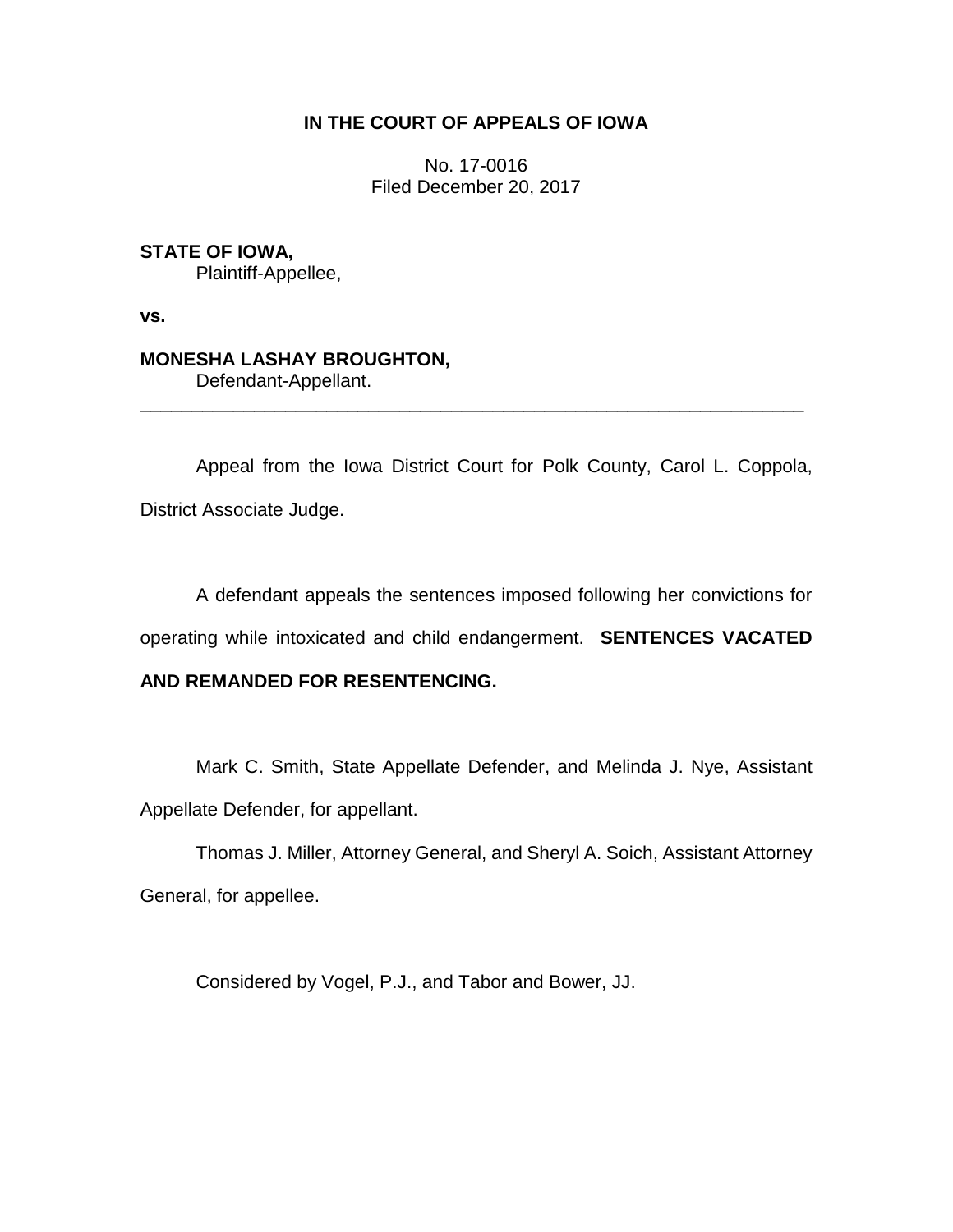## **VOGEL, Presiding Judge.**

Monesha Broughton was charged with operating while intoxicated (OWI), first offense, and child endangerment. *See* Iowa Code §§ 321J.2, 726.6 (2016). Broughton waived her right to a jury trial and stipulated to a trial to the court on the minutes. The court found Broughton guilty as charged. Broughton asked for immediate sentencing and declined the opportunity to address the court in mitigation of punishment. *See* Iowa R. Crim. P. 2.23(3)(d).

During the sentencing portion of the hearing, defense counsel informed the court that Broughton was not asking for a deferred judgment. The court then stated, "So, basically, we have a plea agreement," and defense counsel answered, "Yes."

The court then sentenced Broughton "based on the plea agreement" to two years in prison, with all but two days suspended, and placed her on probation for one year. The written sentencing order stated the court found the following factors the most significant in determining Broughton's sentences:

 $\blacksquare$  The nature and circumstances of the crime Protection of the public from further offenses  $\nabla$  Defendant's criminal history  $\Box$  Defendant's substance abuse history Defendant's propensity for further criminal acts  $\Box$  Statutory sentence requirements  $\Box$ Defendant's statement  $\Box$  Defendant's mental health history  $\Box$  Defendant's family circumstances  $\Box$  Maximum opportunity for rehabilitation  $\Box$ 

 $\Box$  Victim impact statement  $\Box$  Defendant's age and character  $\Box$  Defendant's employment  $\blacksquare$  The Plea Agreement

On appeal, Broughton asserts the district court abused its discretion in sentencing her by failing to place on the record sufficient reasons for selecting the sentences imposed. *See* Iowa R. Crim. P. 2.23(3)(d) ("The court shall state on the record its reasons for selecting the particular sentence."). She asserts the court only referenced an undisclosed "plea agreement." She further states the checkmarked reasons on the sentencing order are "post hoc justifications" that were not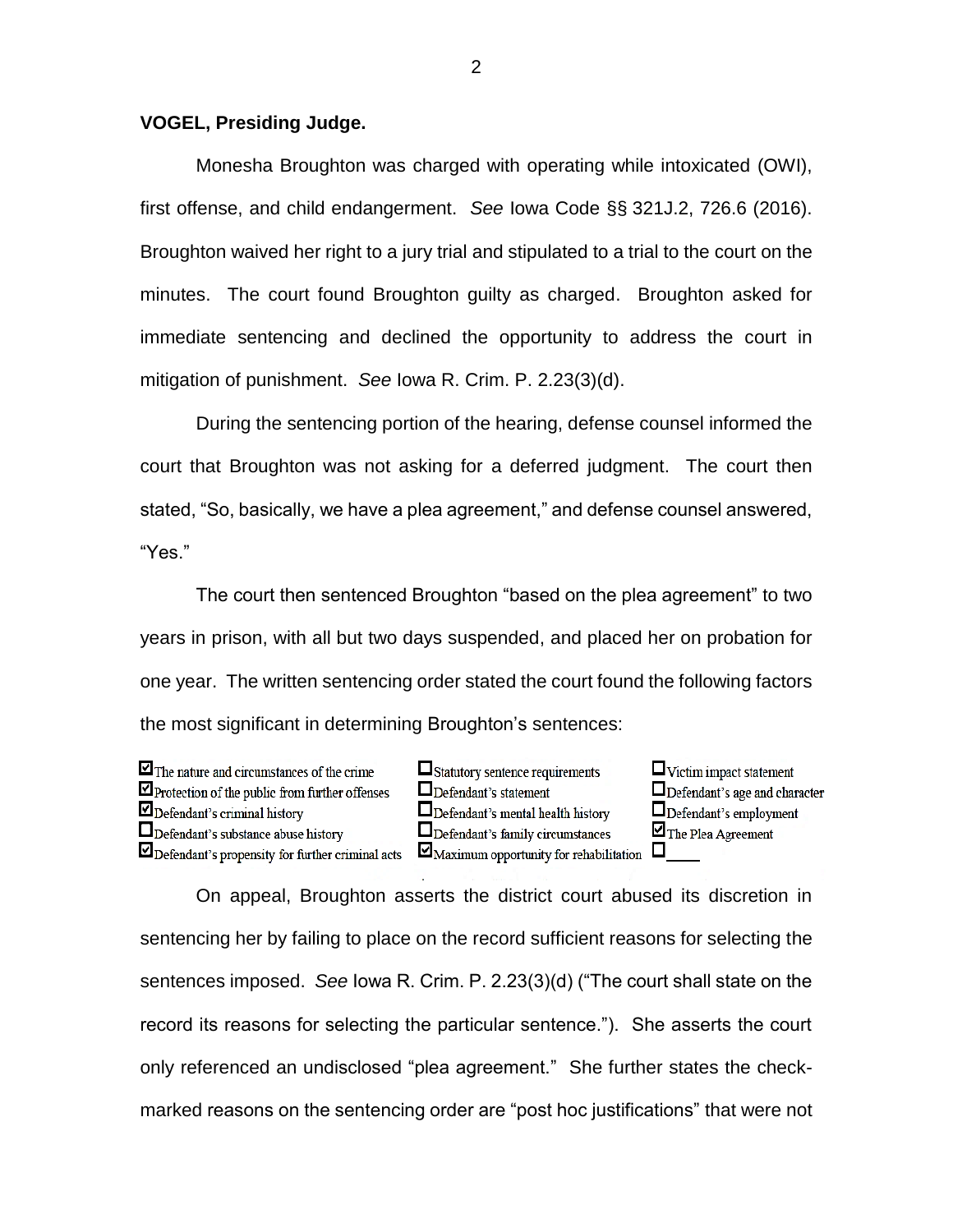considered by the court when determining her sentences. In support of her assertion, she notes the court's statements at the sentencing hearing do not mention any of the factors listed in the order except for the "plea agreement." In addition, she asserts the court did not learn the details of her situation, such as her employment status, family make-up, and substance abuse evaluation results, before the court selected the sentences because she had waived the right to have a presentence investigation report prepared and no one informed the court regarding this information until after the sentence had been pronounced. Broughton asks that we vacate her sentences and remand the case for resentencing.

Our review of the district court's sentencing decision is for an abuse of discretion, so long as the sentence falls within the statutory limitations. *State v. Thacker*, 862 N.W.2d 402, 405 (Iowa 2015). "In exercising discretion, the district court must 'weigh all pertinent matters in determining a proper sentence, including the nature of the offense, the attending circumstances, the defendant's age, character, and propensities or chances for reform.'" *Id.* (citation omitted). The district court must provide the reasons for its sentencing decision on the record so that "a reviewing court will be able to assess whether there has been an abuse of discretion." *Id*. at 407. "[A] 'terse and succinct' statement may be sufficient, 'so long as the brevity of the court's statement does not prevent review of the exercise of the trial court's sentencing discretion.'" *Id*. at 408 (citation omitted).

We note the court indicated at the sentencing hearing that it was imposing the sentences in accordance with the "plea agreement," but there had been no

3